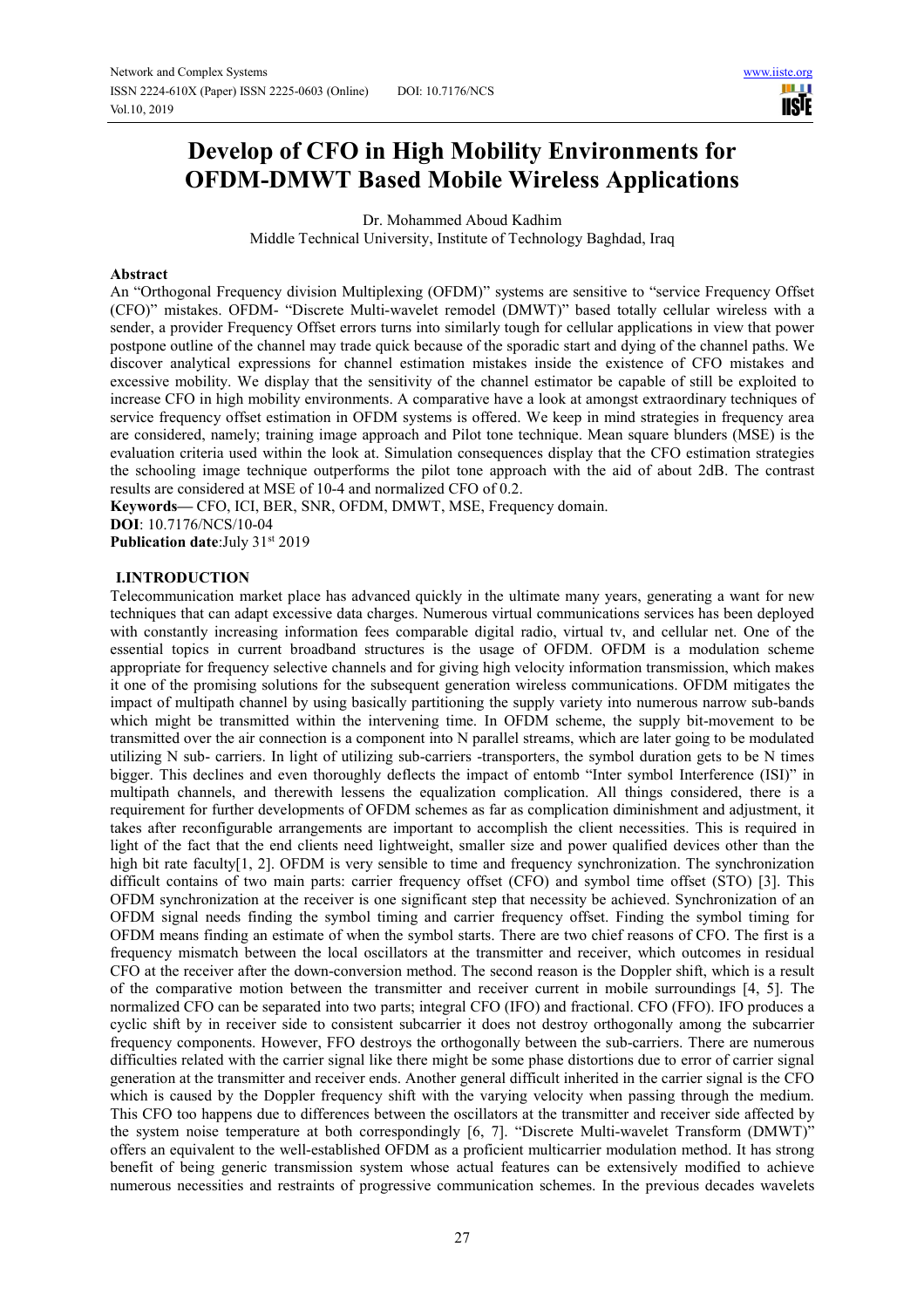have been approvingly applied in signal and image processing fields but they just lately fascinated attention of the telecommunication group. So, various study questions continue to be addressed before DMWT be able to be used in practice. One of the main handle contain the performance of DMWT transceivers under numerous synchronization errors. In this work we examine the interference in DMWT transmission affected by the carrier frequency offset and time synchronization errors. Using standard DMWT, the sensitivity of transceivers to these errors is estimated within simulation studies and their performances are compared and compared to OFDM. To extenuate the DMWT, s susceptibility to time synchronization errors, a technique of synchronization is suggested [8] . In this paper to mitigate the effects of CFO in OFDM-DMWT scheme have shown a benefit of improving system performance in terms of "bit error rate (BER)" against "signal-to-noise ratio (SNR)". To steady the attained results, also compares the performances of the scheme developed in this paper with the extensively known and used OFDM-DMWT scheme with self-cancellation CFO estimator the rest of this paper is organized as follows. Frequency-domain estimation methods are presented in section II. Simulation results are presented in section III. . Finally, conclusions are drawn in Section IV

## **II.Frequency-Domain Estimation Methods for CFO**

Frequency Domain (FD) CFO Estimation techniques [9] are applied under supposition that perfect time synchronization is attained. Additionally, the FD methods are based on transmitting two identical symbols or pilot tone (pilot insertion) [10]. In CFO estimation using frequency domain, this technique involves the comparison of the phase of the each sub carrier to successive symbol, the phase shift in symbol due to the carrier frequency offset [11]. Two different estimation modes for CFO estimation in pilot based estimation method is used which are acquisition and tracking mode. In the acquisition mode large range of CFO estimation[12] is done and in tracking mode only the fine CFO is estimated. Initially we assume that acquisition estimation is already performed and hence fine CFO estimation is performed in this paper. All simulation results show mean square error (MSE) with respect to different signal to noise ratio (SNR) in dB and compared for training sequence with ratio of OFDM symbol to repetitive sequence length with respect to different CFO value.

## **III.SYSTEM MODEL**

Regard as OFDM-DMWT Transmitter and Receiver are displayed in Figure.1,



Figure 1: Block diagram of OFDM-DMWT Transmitter and Receiver

The data source produces symbol which be related to M-PSK, 16-QAM, or 64-QAM and are supposed to be individual and equiprobable. The symbolic sequence is serial to parallel converted into block of N symbols.

$$
\psi_{l,k}(t) = \begin{cases} e^{j2\pi f_k(t-lT_l)} & 0 < t < T \\ 0 & \text{elsewhere} \end{cases} \tag{1}
$$

OFDM signal in Continuous time domain. Where  $n_k$  are the data, N is the number of sub-carriers, and T is the data duration. The DMWT in OFDM with, the transmitted signal can be expressed as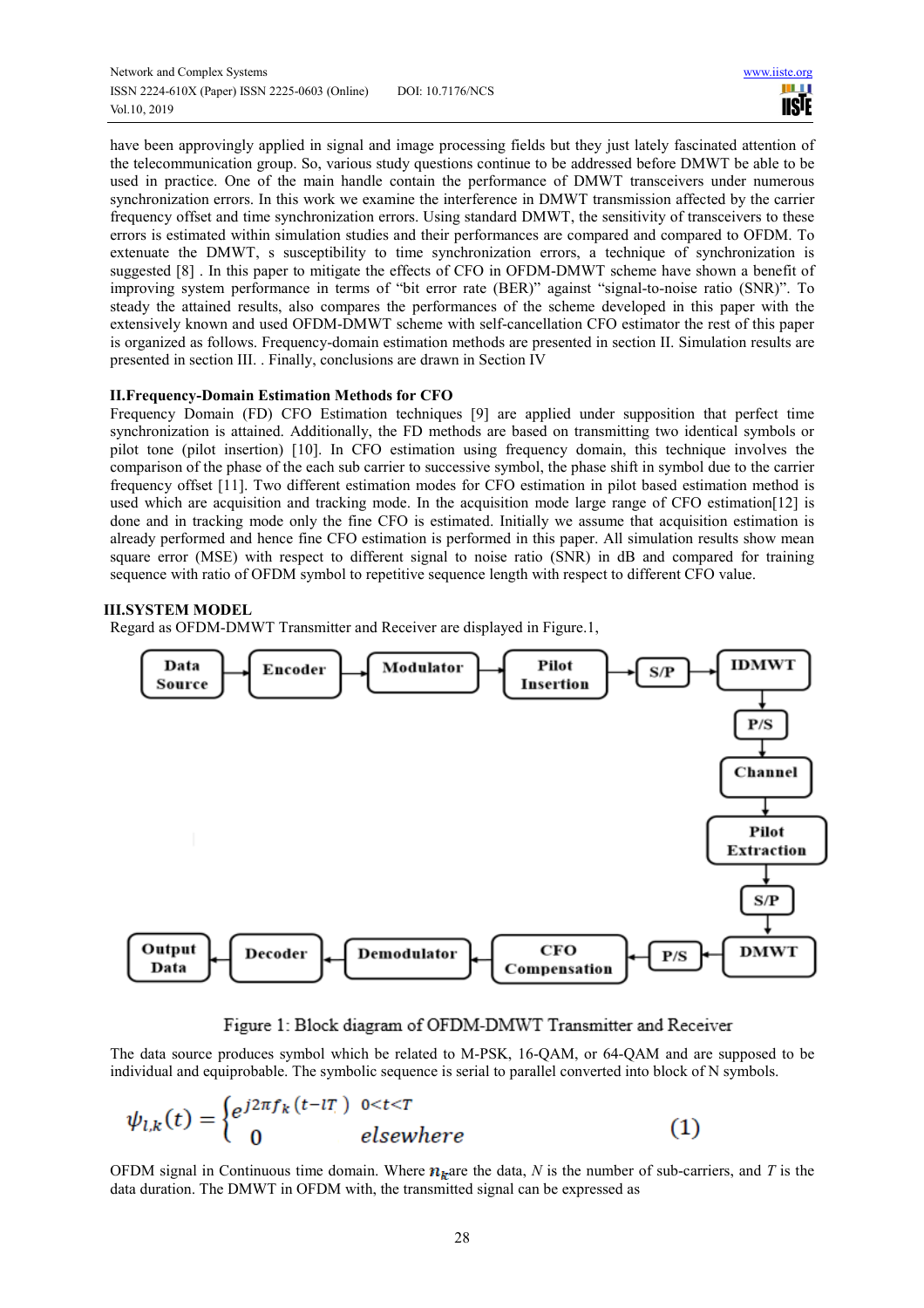$$
x_{l}(t) = \frac{1}{\sqrt{2D_{r}}} \sum_{d=0}^{2^{D}-1} \sum_{i=0}^{r} n_{d,i} \Phi_{d,i}(t), \quad 0 \ll t \ll T,
$$
 (2)

Effect of channel on received baseband symbol seeing the effect of channel noise at receiver.

$$
Y_l(k) = H_l(k)X_l(k) + N_l(k)
$$
 (3)

 $X_1(k)$ ,  $Y_1(k)$ ,  $H_1(k)$  and  $N_1(k)$  denote  $k^{th}$  subcarrier frequency component of  $l^{th}$  transmitted symbol, channel frequency response and noise in frequency domain.

n e **USIE** 

$$
y_l(n) = IDMWT[Y_l(k)] \tag{4}
$$

Received signal is multiplied by a carrier signal for the purpose of frequency up-conversion. At the receiver section, there is a need of frequency down conversion. But since these signals are generated by local oscillators which are seldom synchronized at both end transmitter and receiver. It may cause carrier frequency offset, which degrades signal quality and can affect orthogonally of subcarriers. Effect of carrier frequency offset (CFO) on received can be modeled as a time variant phase shift, the received OFDM signal can be written as

$$
y_l(n) = \frac{1}{N} \sum_{k=0}^{N-1} H_l X_l(k) e^{j2\pi \frac{(k+\varepsilon)}{N}} + IDMWT[N_l(k)] \quad (5)
$$

CFO arises due to frequency offset let  $f_{ctr}$  and  $f_{crs}$  denote carrier frquency in transmitter and rceiver and difference denoted by

$$
f_{offset} = f_{ctr} - f_{ctr} \tag{6}
$$

Where CFO  $\epsilon = \frac{CFLS_{esc}}{s}$ ,  $\Delta f$  = subcarrier spacing, Doppler frequency is estimated by  $f_{ctr} = \frac{CFL}{s}$ , where C denote speed of light

Taking DMWT of  $y_l(n)$  in frequency domain received signal will be

AT.

$$
Y_l(k) = \frac{\sin \pi \varepsilon}{N \sin(\frac{\pi \varepsilon}{N})} e^{j2\pi \varepsilon (N-1)} H_l(k) X_l(k) + U_l(k) + N_l(k) \tag{7}
$$

Where

$$
U_l(k) = e^{j2\pi\varepsilon(N-1)} \sum_{s=0, s\#k}^{N-1} \frac{\sin[\pi(s-k+\varepsilon)]}{N \sin[\frac{\pi(s-k+\varepsilon)}{N}]} H(S) X_l(s) e^{j\pi(s-k)(\frac{N-1}{N})}
$$
(8)

Where  $\frac{\sin[\pi \varepsilon]}{N \sin[\pi(\pi \varepsilon)]}$  denoted the amplitude and phase distortion of received signal Moose [9] gives the MLSE

(Maximum likelihood sequence estimator) for carrier frequency offset estimation. The limit of acquisition range for the carrier frequency is. Classen [8] proposed a technique in which pilot can be inserted and transmit in OFDM symbol for CFO estimation. Pilots can be inserted in frequency domain and transmit in each OFDM symbols for CFO tracking. Pilot has been designed to minimize MSE, improve channel capacity, channel estimation and minimizing symbol error rate. One OFDM symbol is transmitted instead of two symbols, then, the signals are transformed into via DMWT. After estimating CFO from pilot tones in the frequency domain, the signal is compensated with the estimated CFO in the time domain. In this process, two different estimation modes for CFO estimation are implemented: acquisition and tracking modes. Acquisition mode benefited by aid of pilots subcarriers, which are known at receiver. CFO acquisition can be divide into two steps, the integer part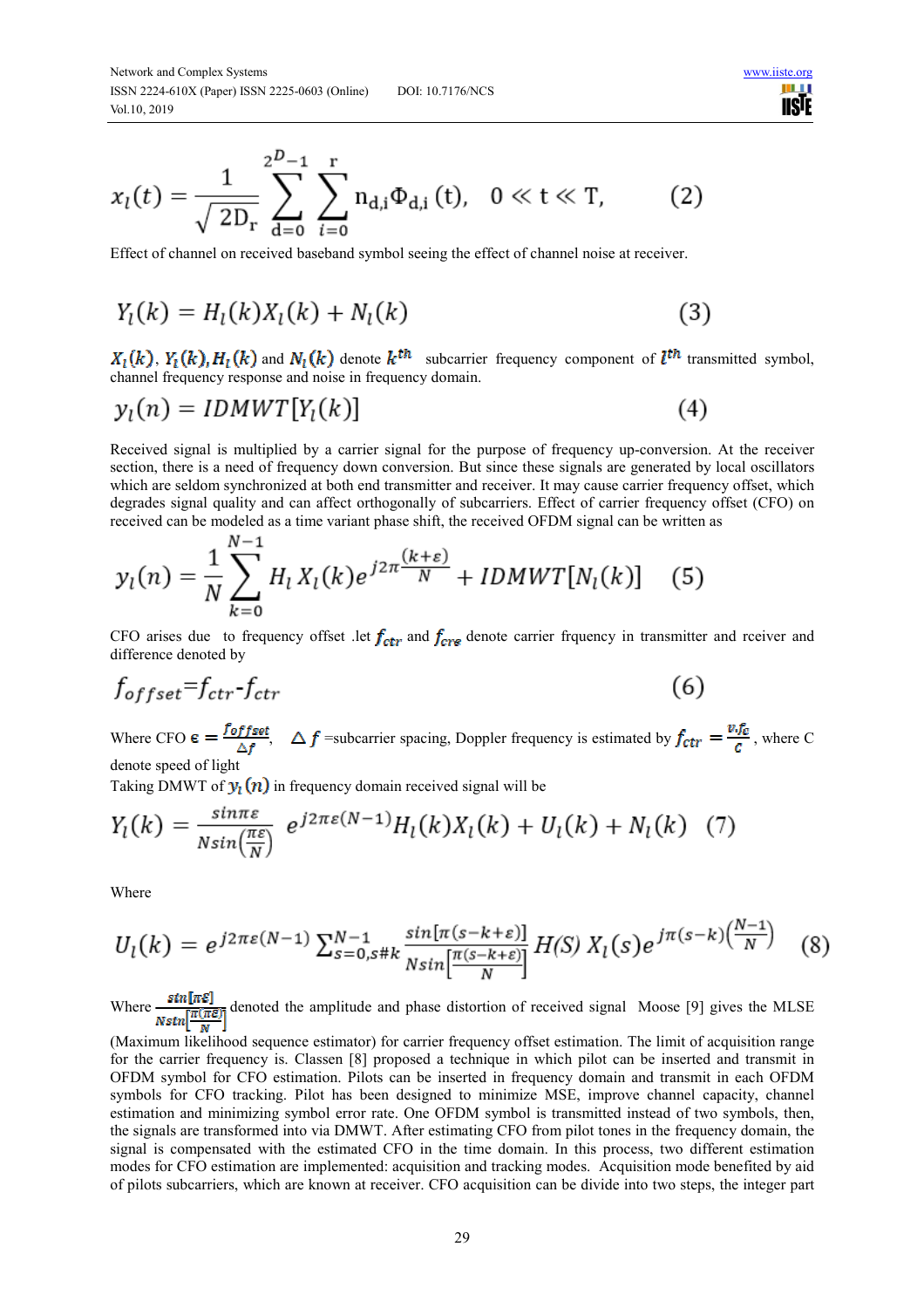and fractional part. In the acquisition mode, a large range of CFO including an integer CFO is estimated. In the tracking mode, only fine CFO is estimation.

$$
\varepsilon_{acq} = \frac{1}{2\pi} \max_{\varepsilon} [|Y_l(p(k), \varepsilon), X_l p(k)|] \tag{9}
$$

Where L is number of subcarriers, p (k) is location of  $k^{th}$  pilot tone

 $\hat{X}_i p(k)$  is the pilot tone located at p (k) in frequency domain at  $1^{th}$  symbol period in transmitted signal.

## **IV. Simulation and Results**

In this part the performance of the High Mobility the user-channel vehicular A profile with 60km h is addressed and the High Mobility the user-channel vehicular B profile with 120kmh is presented [13]. An OFDM structure with 64-QAM modulation, 256 subcarriers. Proposed structure contain pilots at four spaces separated. All pilot signs are supported by some degree or signal power utilized is ideal, so it doesn't cost high as far as power. We contrast MSE execution and Moose, Moose<sup>[14]</sup> approach requires a unique prelude period and estimation range of CFO is. This approach depends on MLSE (Maximum Likelihood Sequence Estimator). Classen present a structure uses trial and error technique to find CFO which is computationally complex [15]. Proposed method utilizes a supported pilot subcarrier touches base at recipient. Beneficiary initially gained flag and concentrate pilot subcarrier. This system has computationally less perplexing and performs well contrast with others. Indemnified CFO signal is appeared by BER charts. In the wake of evaluating CFO, it repays by pay circuit and we find that it gives perfect BER execution

## **A. Mean Square Error Performance**

Channels vehicular A and B are evaluated at receiver and it is redressed by equalization. OFDM system are reenacted considering structure with 256 point DMWT and pilot dividing is four. CP comprises of back some portion of OFDM symbol, which is made out of tests. Convolution code is appropriate for synchronization to give ideal execution, CFO estimation range can be expanded however it might debases the execution of MSE. CFO=0.2 and 0.4 is determined for and at various estimations of SNR as appeared in Figures 2, 3, 4 and 5.



Figure 2: CFO Estimation at CFO=0.2 in Channel Vehicular A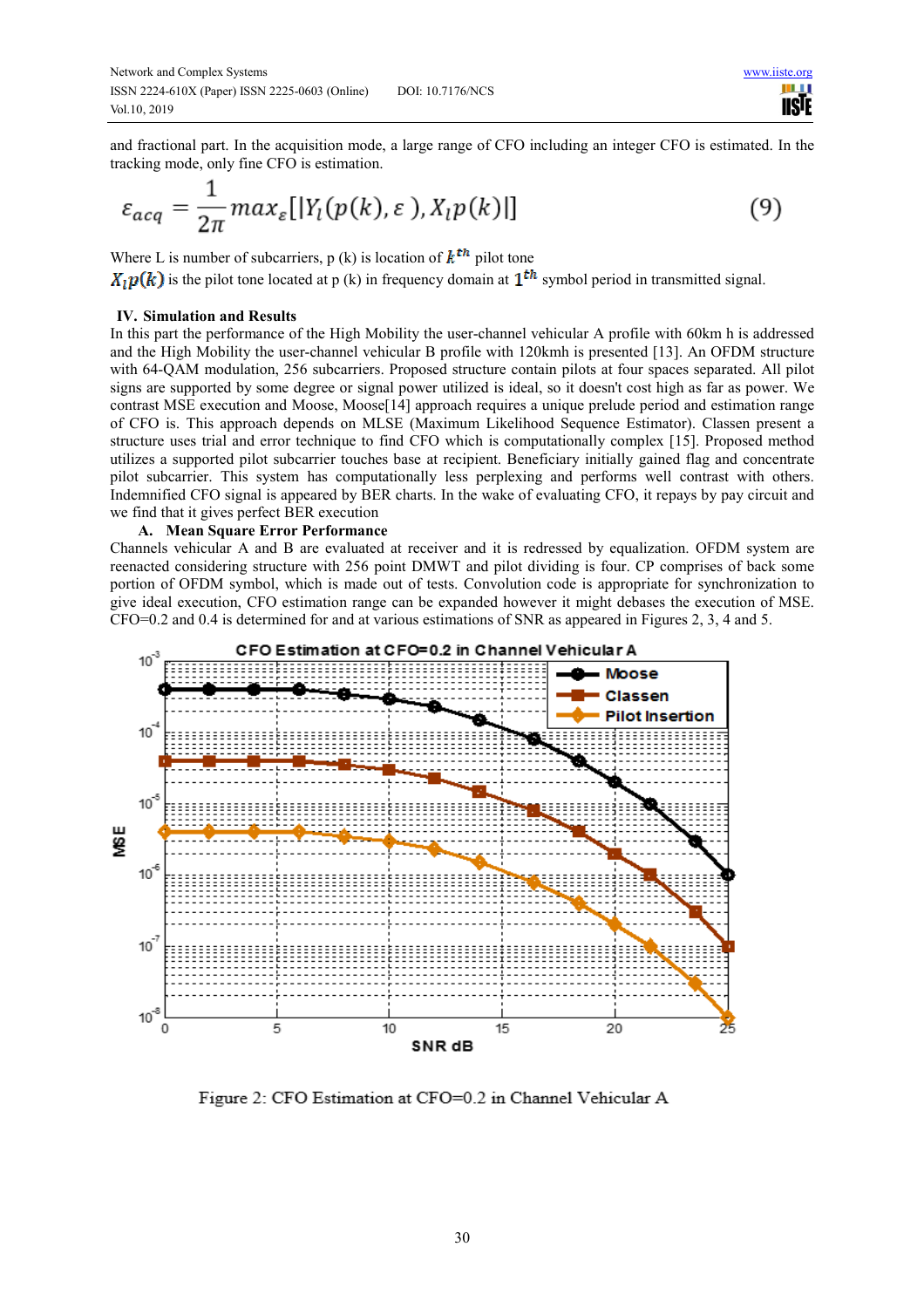**IISTE** 



Figure 3: CFO Estimation at CFO=0.4 in Channel Vehicular A



Figure 4: CFO Estimation at CFO=0.2 in Channel Vehicular B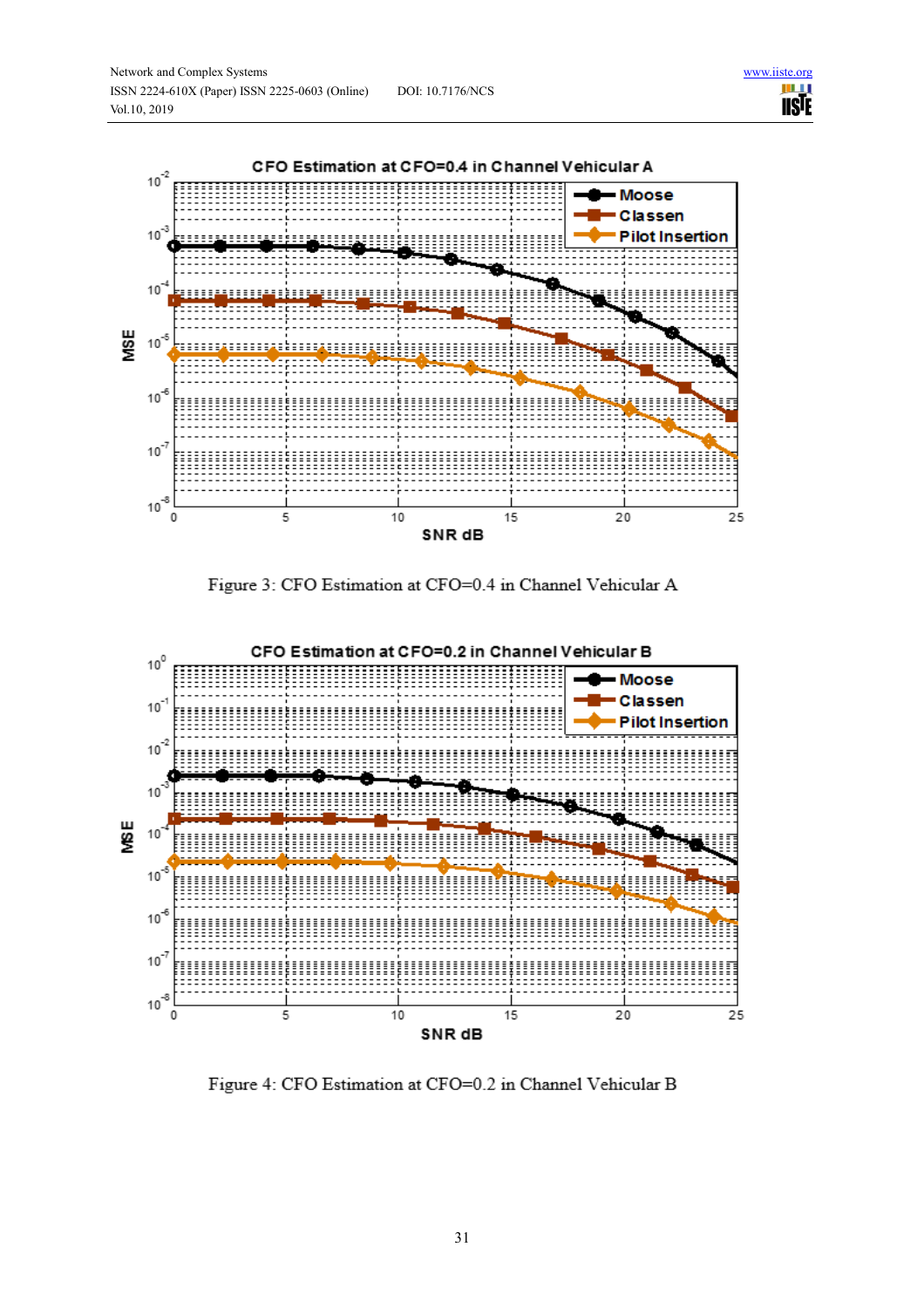

Figure 5: CFO Estimation at CFO=0.4 in Channel Vehicular B

Estimation execution depends on MSE versus SNR in dB. MSE. Moose approach in view of two back to back symbols amid preface and technique neglects to evaluate exact recurrence balance. It is pertinent in the span of prelude period when image can't be transmitted. Classen technique removed pilots at frequency domain, it measure CFO precisely yet comes up short when CFO values goes higher. As CFO expands, MSE execution may decrease as appeared in Figures 3 and 5. On the off chance that surpass to estimation go, it won't conceivable to measure CFO precisely. Figure 5 demonstrates that Classen approach is falling behind different techniques implies if CFO esteem expands, reiteration of symbol won't perform great estimation. For this situation pilot based proposed idea is great regarding MSE.

#### **B. BER Performance**

In this part, the MATLAB simulation is achieved to assess BER execution. The simulation parameters are as per the following: there are 256 subcarriers including 32 pilots, which are four separating separated with each other, Convolution coding is done at rate of ½. At Decoder side hard choice interpreting is performed. Convolution code is reasonable for synchronization to give ideal execution. Tweak conspire utilized 64-QAM; in Channel Vehicular A and B, all SNR qualities are in dB. BER performance shown in Figures 6,7,8 and 9, when CFO is inserted in OFDM-DMWT.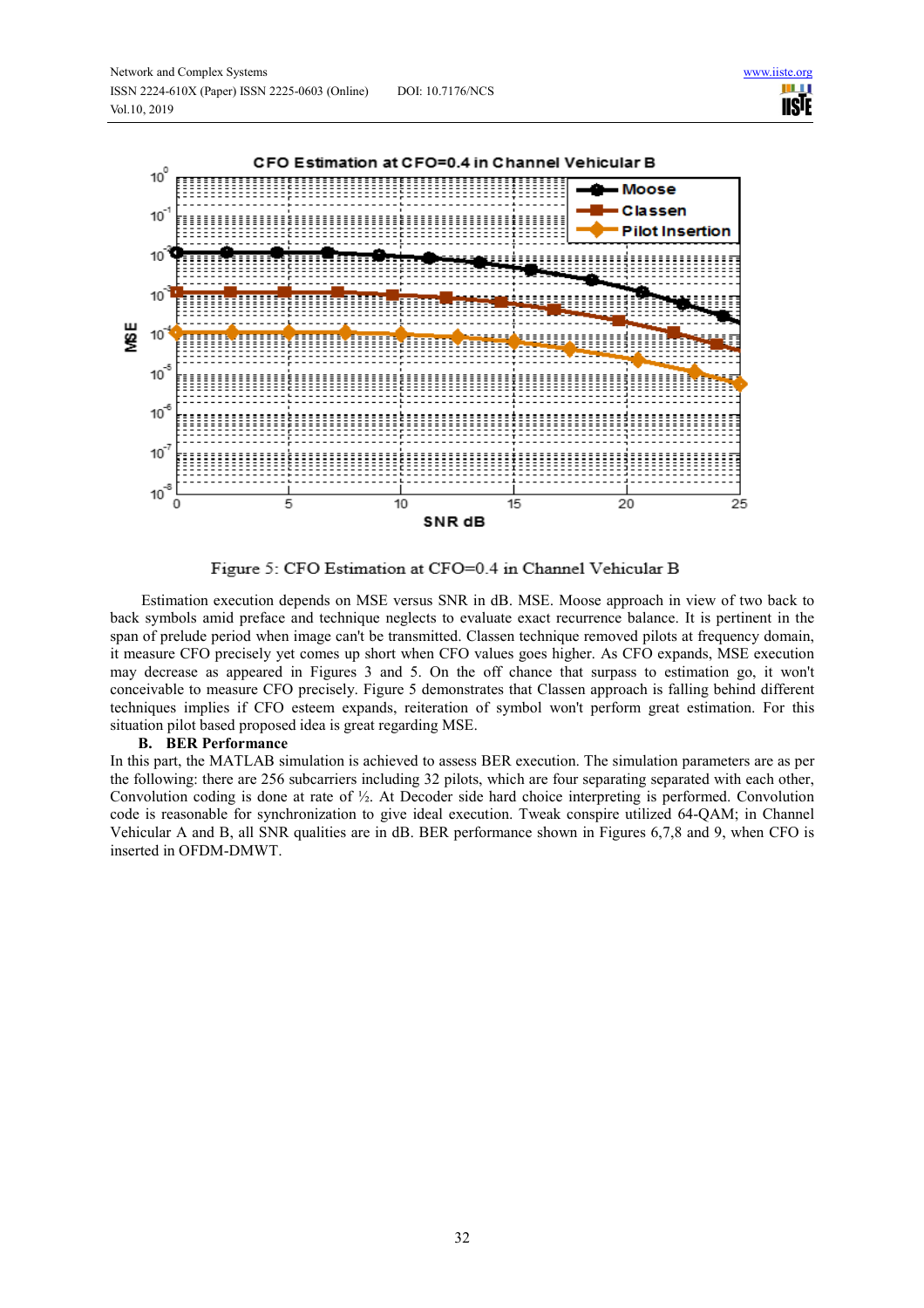



Figure 6: BER vers SNR when CFO= 0.2 and Compensated CFO in Channel Vehicular A



Figure 7: BER vers SNR when CFO= 0.4 and Compensated CFO in Channel Vehicular A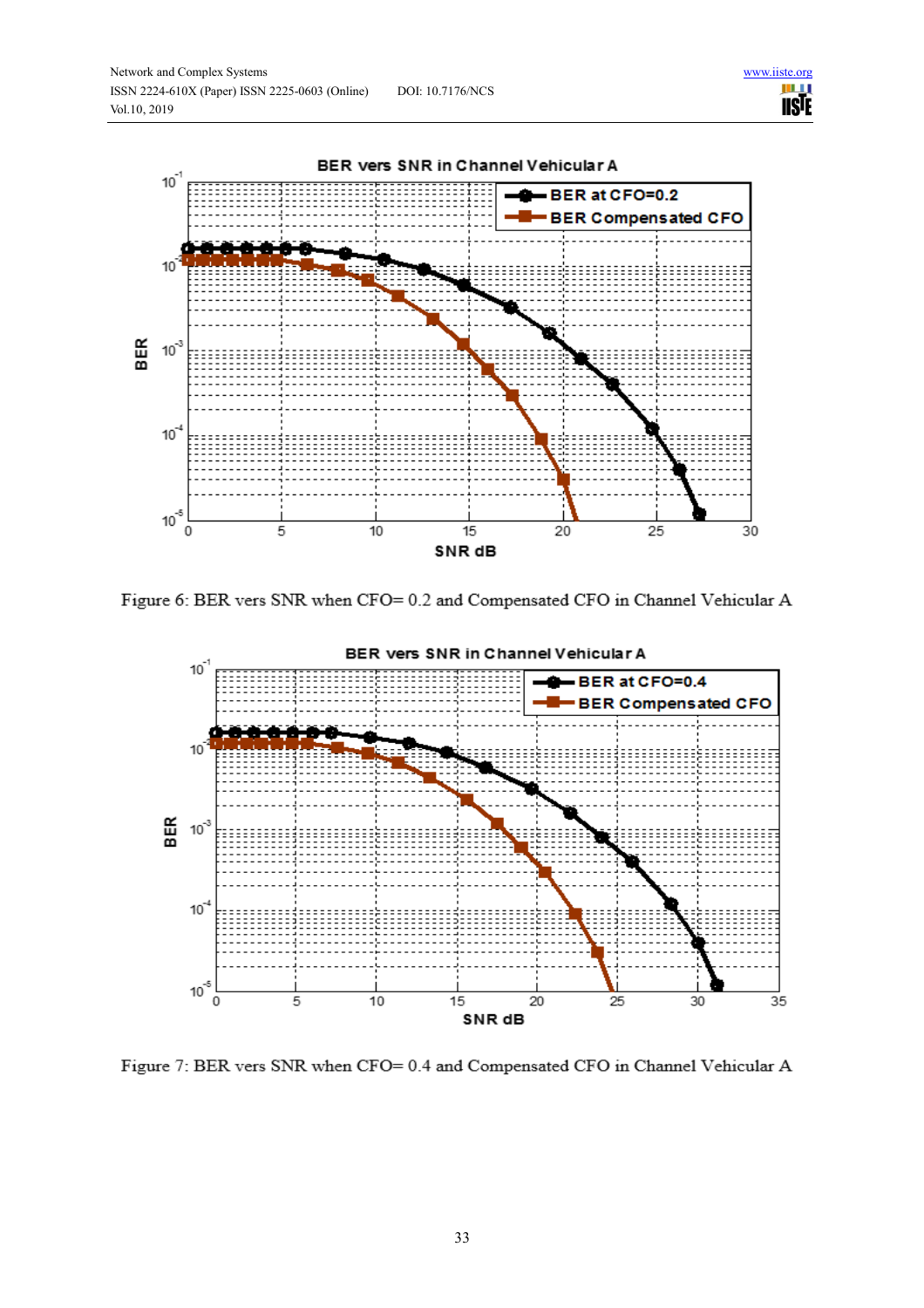



Figure 8: BER vers SNR when CFO= 0.2 and Compensated CFO in Channel Vehicular B



Figure 9: BER vers SNR when CFO= 0.4 and Compensated CFO in Channel Vehicular B

Standardized Carrier frequency offset esteem for which BER computed is estimation execution depends on MSE versus SNR in dB. MSE will be computed .Moose technique in view of two back to back signals amid prelude and approach neglects to assess precise frequency offset. It is pertinent in the span of introduction period when symbol can't be transmitted. Classen technique removed pilots at frequency domain, it assess CFO precisely however fizzles when CFO values goes higher. BER execution appeared in fig 6, when CFO is embedded in OFDM system, BER execution get decrease. As CFO builds BER get increments as appeared in Figures.6, 7, 8 and 9.